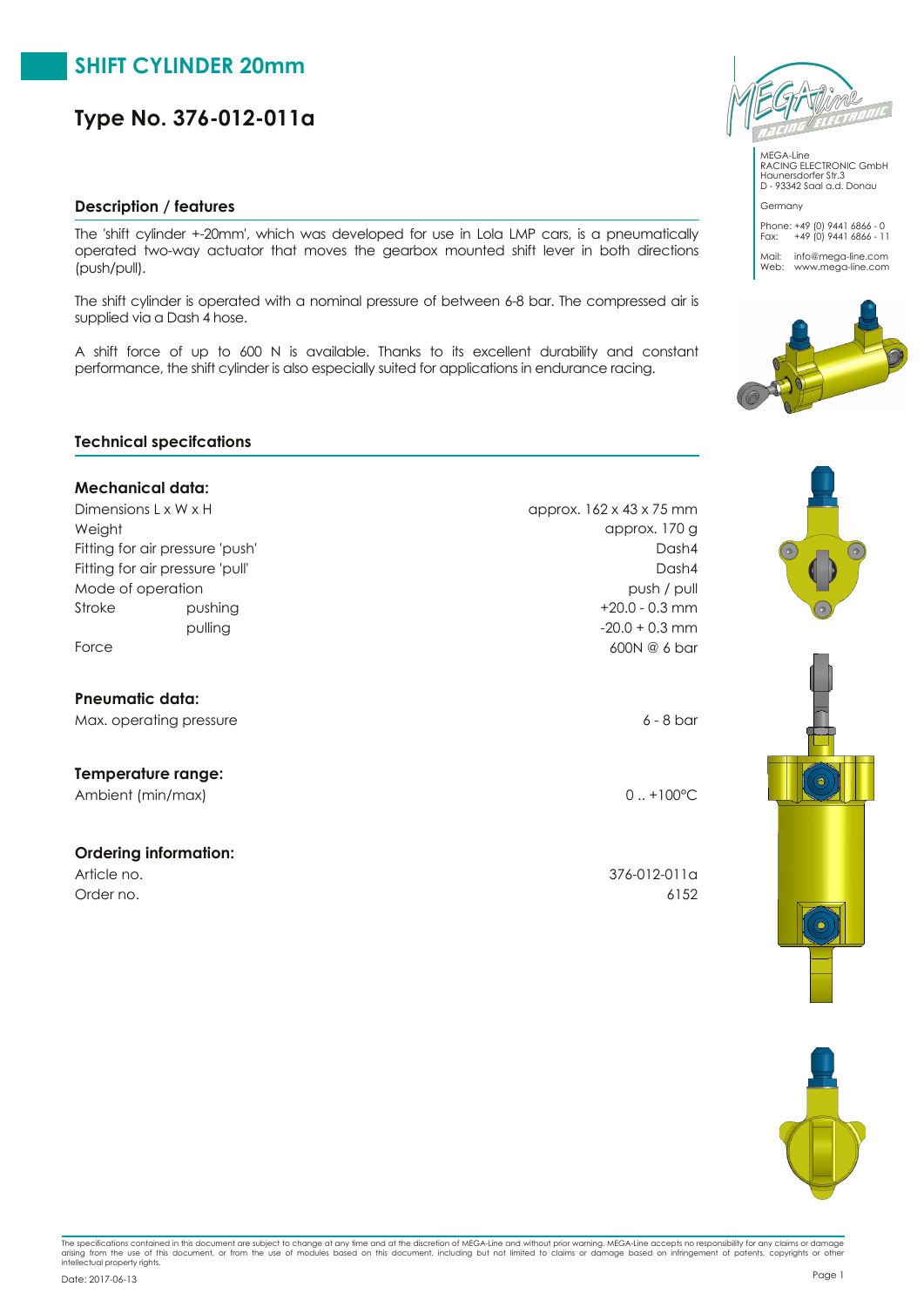## **Port description (pneumatic)**

| Port | Function          |       | Dimension   max.torque [Ncm] |
|------|-------------------|-------|------------------------------|
|      | Air pressure PUSH | Dash4 | ' 000                        |
|      | Air pressure PULL | Dash4 | $\cdot$ ( )( )( )            |





MEGALine RACING ELECTRONIC GmbH Haunersdorfer Str.3 D 93342 Saal a.d. Donau

Germany

Phone: +49 (0) 9441 6866 0 Fax: +49 (0) 9441 6866 11

Mail: info@mega-line.com<br>Web: www.mega-line.com

The specifications contained in this document are subject to change at any time and at the discretion of MEGA-Line and without prior warning. MEGA-Line accepts no responsibility for any claims or damage<br>arising from the us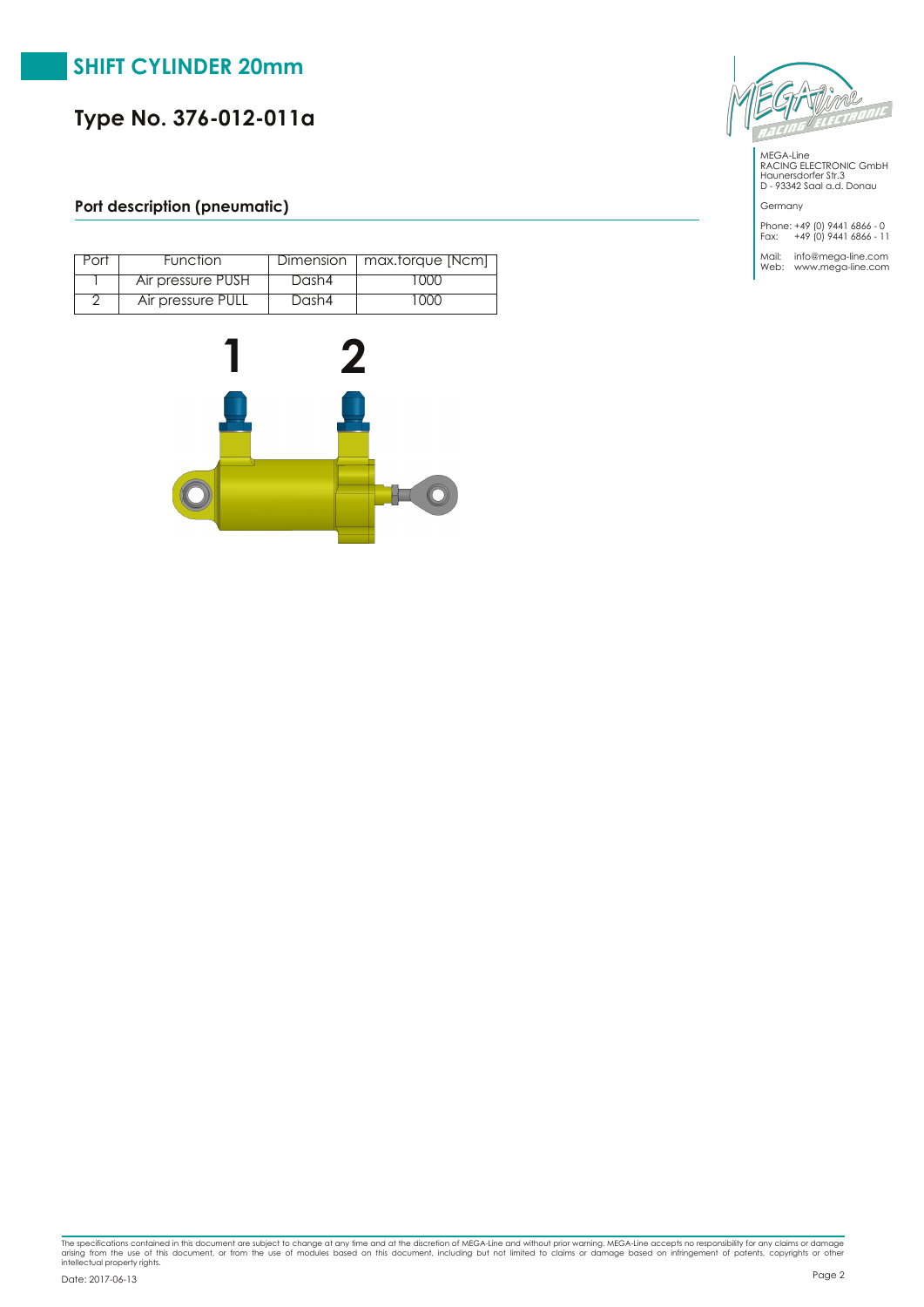**Assembly dimensions**



front view



MEGALine RACING ELECTRONIC GmbH Haunersdorfer Str.3 D 93342 Saal a.d. Donau

Germany

Phone: +49 (0) 9441 6866 0 Fax: +49 (0) 9441 6866 11

Mail: info@mega-line.com<br>Web: www.mega-line.com

The specifications contained in this document are subject to change at any time and at the discretion of MEGA-Line and without prior warning. MEGA-Line accepts no responsibility for any claims or damage<br>arising from the us